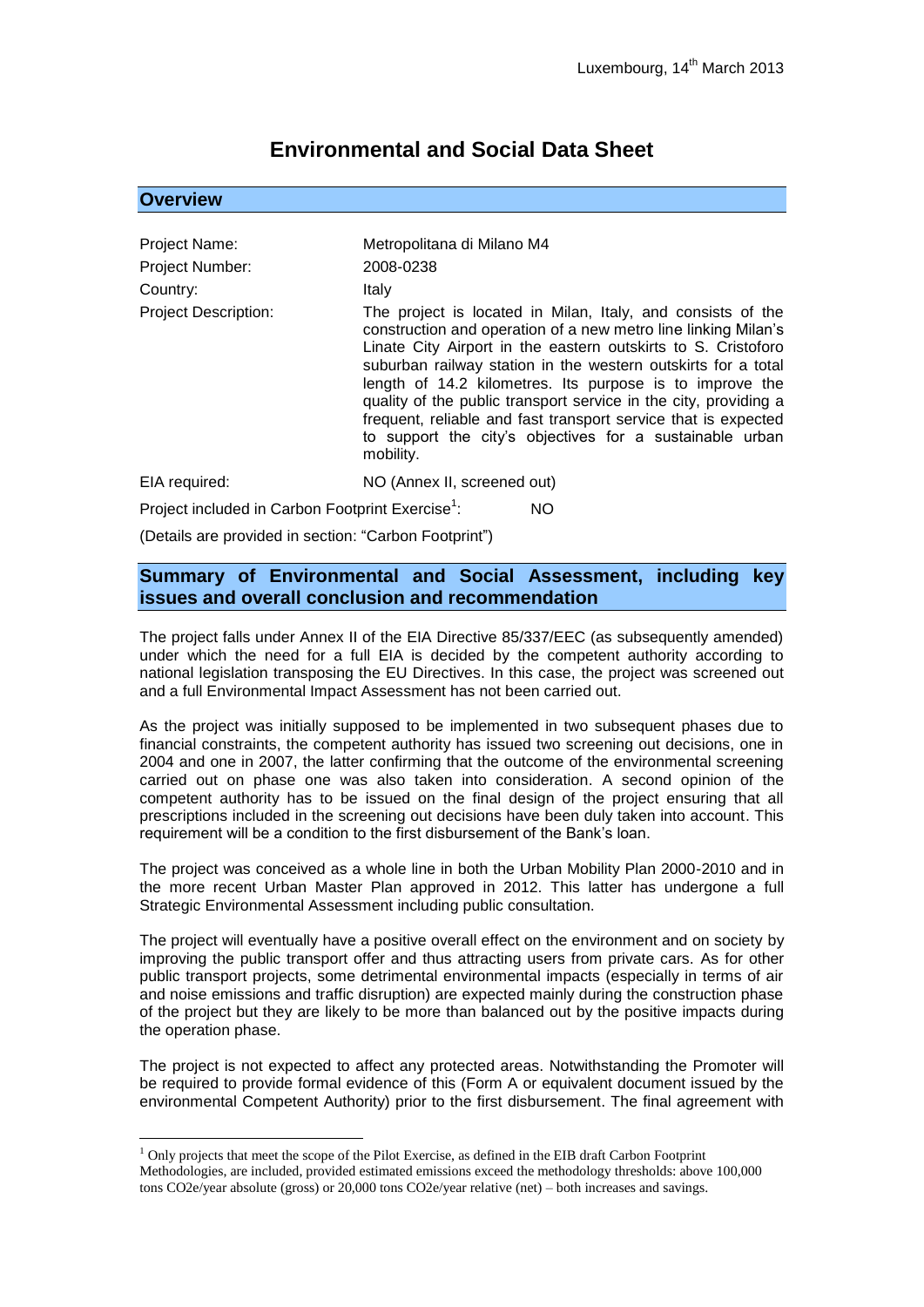the managing entity of the regional rural park where the depot and maintenance centre will be located (*Parco Agricolo Sud Milano*) is also required.

Additional E&S requirements may arise at the end of the 2nd Stage due diligence.

# **Environmental and Social Assessment**

#### **Environmental Assessment**

The project is part of the Urban Mobility Plan (*Piano Urbano della Mobilità*) of Milan's urban area that was approved in 2001 before the SEA Directive 2001/42/EC entered into force. The project is also part of the new Urban Master Plan (*Piano di Governo del Territorio*) of the city of Milan that was approved in 2012 and was subject to a formal Strategic Environmental Assessment including public consultation.

Screening out decisions for the two line lots – the first in 2004 for Phase 1 (from S. Cristoforo to Sforza-Policlinico) and the second in 2007 for Phase 2 (from Sforza-Policlinico to Linate Aeroporto) – were issued on the basis of the Environmental Impact Studies carried out on the preliminary designs of the project.

The competent authority has issued its favourable opinions on the project conditioned to 101 technical and environmental prescriptions (39 for Phase 1 and 62 for Phase 2). Technical prescriptions are related to the project design itself (transport issues including metro route and interchanges with existing network, interferences, traffic management) while environmental prescriptions concern usual impacts in terms of soil conditions, water, noise, vibrations, air and landscape.

The competent authority has the obligation to issue a second opinion on the final design of the project ensuring that all prescriptions included in the screening out decisions have been duly taken into account. This requirement was already fulfilled in 2009 for Phase 2 with a second favourable opinion while it is still pending for Phase 1.

The Environmental Impact Studies of the project were carried out according to a standard methodology that takes into account several environmental components such as air quality, acoustic quality and vibrations, geology, hydrology, flora, population, historic and artistic heritage, land use and urban planning. Although the Environmental Impact Studies are deemed complete for the level of project design they refer to, specific impacts studies or monitoring plans have been required by the competent authority in particular concerning traffic management during construction, noise and vibrations and pollution risks concerning air and water.

As for other public transport projects, negative environmental impacts (especially in terms of air and noise emissions and traffic disruption) are expected mainly during the construction phase of the project and they are likely to be more than balanced out by the positive impacts during the operation phase, in particular thanks to the expected improvement in the urban environment due to the modal shift from private cars to public transport and the subsequent reduction in pollutant emissions as well as road congestion.

Although negative impacts are deemed marginal, mitigation measures have been properly identified for both the construction and the operation phases. Watering of construction sites and traffic management tools will be put in place in order to respectively prevent air pollution and severe traffic disruptions during works. Anti-vibration technical solutions will also be implemented in order to reduce annoyances to the population during construction and operation. Compensation measures are also envisaged and they include the planting of new trees and an environmental and landscaping plan for the area of the depot and maintenance centre.

The project is not expected to affect any protected areas that are included in the Natura 2000 site network. Although not directly affecting any Natura 2000 site, the construction of the new depot will take place on a green field area that is included in the *Parco Agricolo Sud Milano* a rural park created under regional law. The managing entity of the park is put under the control